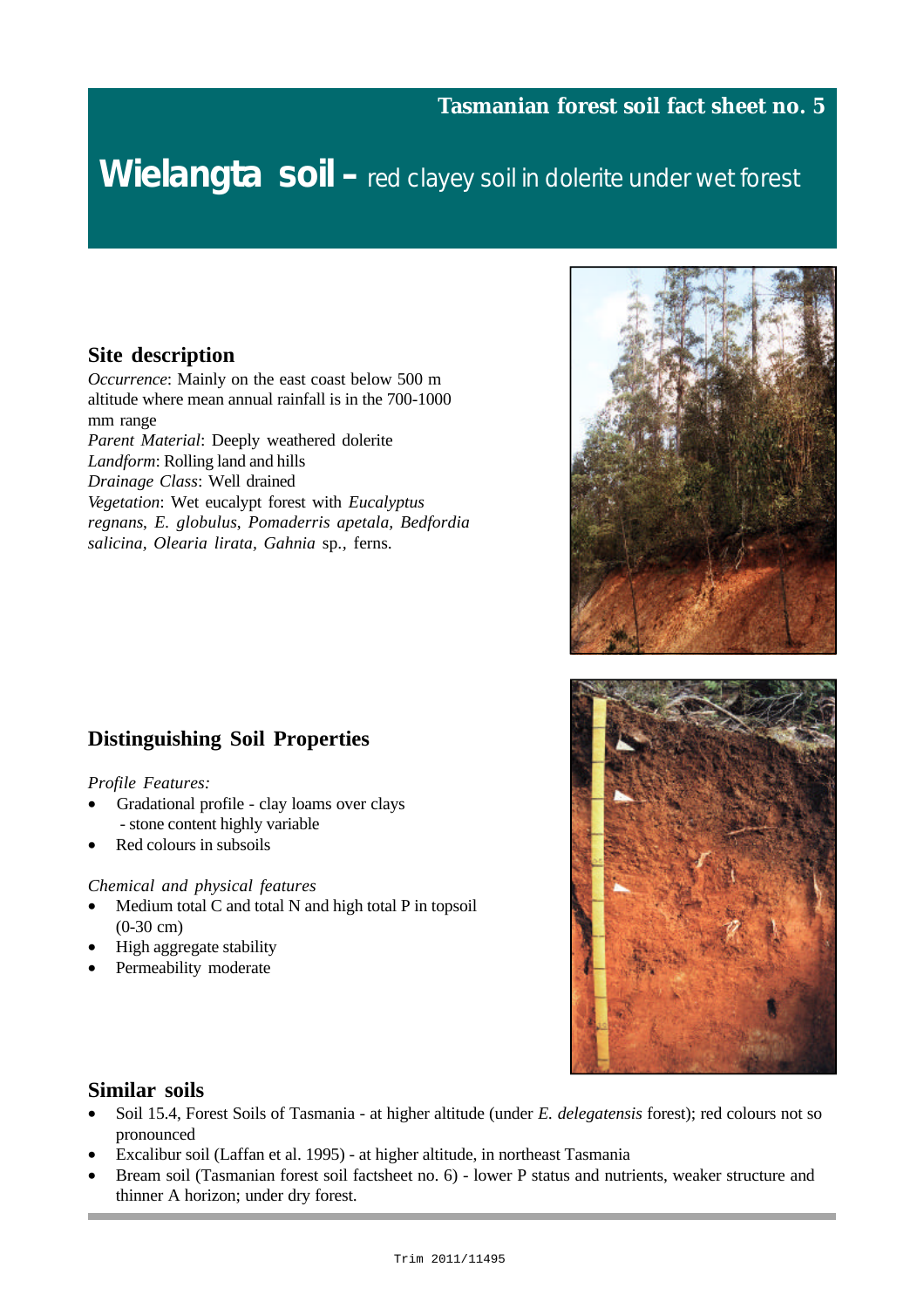# **Soil Degradation Potential**

| <b>FACTOR</b>            | RATING OF DEGRADATION POTENTIAL |
|--------------------------|---------------------------------|
| Erodibility:             | Low                             |
| Compaction and puddling: | Moderate                        |
| Mixing:                  | Moderate                        |
| Nutrient depletion:      | Low                             |
| Landslides:              | Slight to Moderate              |
| Flooding:                | Negligible                      |

# **Site Productivity**

High – generally adequate moisture and nutrients. Very stony soils will have lower productivity

## **Soil Management**

These soils are suitable for wet-weather logging only when stones are abundant on the soil surface.

Although the soils are generally fertile N status is moderate and loss of the A horizon by mixing or very hot burning may reduce long-term productivity.

# **Native Forest Logging and Regeneration**

LOGGING AND CLEARING:

Matting and/or cording should be used as the soils are clayey and prone to rutting and mixing. PREPARATION FOR REGENERATION:

Normal burning procedures should produce good regeneration, but to conserve nutrients in topsoil organic matter, avoid very hot burns.

SILVICULTURAL CONSIDERATIONS:

These soils are some of the highest quality sites on the east coast and *E. regnans/E. globulus* forest can be regenerated by normal techniques.

# **Suitability for Plantations**

**Highly suitable** for plantations – N and P fertiliser will be required at planting and secondary fertilisation may be required for subsequent rotations

CLEARING: Dozer clearing should be done using a rake blade to conserve nutrients; avoid burning in second rotations.

CULTIVATION: Ripping of firm subsoil may be required to achieve high productivity. FERTILISER TREATMENT: Site preparation may lead to low initial nutrient availability (particularly P). Fertilising planted seedlings is required.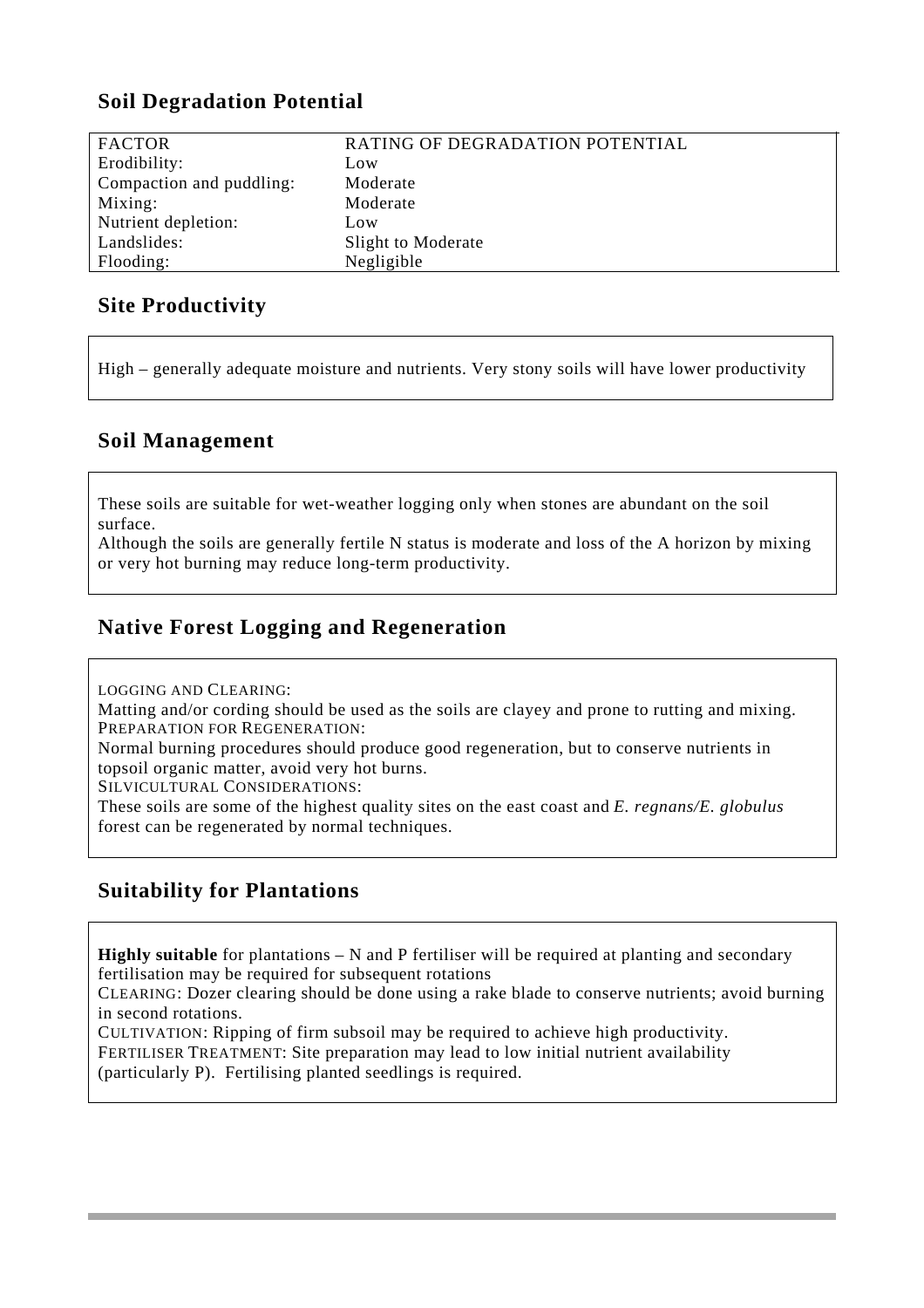## **Profile**

*Authors*: MDL and PDM *Date*: 22.9.00 *Location*: North side of turnoff to N road, off the main Wielangta Road, east of gate across road *Map reference*: Sheet 5626 (Kellevie) 686 695 *Landform*: Midslope in rolling landscape. *Vegetation*: *Eucalyptus regnans*, *E. globulus*, *Pomaderris apetala, Bedfordia salicina, Olearia lirata, Gahnia* sp*.,* ferns *Parent material*: Strongly weathered dolerite *Drainage*: Well drained *Slope*: 15° *Aspect*: Southeast *Altitude*: 330 m *Photographs*: PDM 10-00-24 (site); PDM 10-00-16 (profile) *Australian Soil Classification*: **Red Eutrophic Ferrosol\***

| A <sub>1</sub> | $0-13$ cm   | Dark brown (7.5YR3/2) (moist) silty clay loam; 20% subangular gravels 100-  |
|----------------|-------------|-----------------------------------------------------------------------------|
|                |             | 300 mm diameter; weak strength; moderate 5-10 mm granular structure;        |
|                |             | abundant fine and many coarse roots; NaF 0/5.                               |
| AB             | $13-28$ cm  | Brown (7.5YR4/3) (moist) silty clay; weak strength; moderate 5-15 mm blocky |
|                |             | structure; common medium and few coarse roots; NaF 0/5.                     |
| <b>B21</b>     | $28-57$ cm  | Yellowish red (5YR5/6) (moist) medium clay (60% clay, estimate); firm       |
|                |             | strength; weak 20-40 mm blocky structure; few coarse roots; NaF 0/5.        |
| <b>B22</b>     | $57-110+cm$ | Red (2.5YR5/6) (moist) medium clay (60% clay, estimate); 10% brownish       |
|                |             | yellow (10YR6/6) mottles 10-120 mm diameter (strongly weathered dolerite    |
|                |             | gravels); few coarse roots; NaF 0/5.                                        |

### **Laboratory Analyses**

| <b>Horizon</b> | Depth<br>(cm) | pH<br>(H <sub>2</sub> O) | <b>Total</b><br>C<br>$\left( \frac{9}{6} \right)$ | Total<br>N<br>$(\%)$ | C/N | <b>Colwell</b><br>P<br>(mg/kg) | <b>Total P</b><br>(mg/kg) | P<br>retn.<br>$\left( \frac{9}{6} \right)$ | $SO4-S$<br>(mg/kg) | <b>Water-</b><br>stable<br>aggreg.<br>$(\%)$ |
|----------------|---------------|--------------------------|---------------------------------------------------|----------------------|-----|--------------------------------|---------------------------|--------------------------------------------|--------------------|----------------------------------------------|
|                | $0 - 30$      | 5.5                      | 4.51                                              | 0.26                 | 17  | 12                             | 398                       | 53                                         |                    | n.d.                                         |
| A1             | $0-13$        | 5.6                      | 5.71                                              | 0.32                 | 18  | 8                              | 444                       | 50                                         | 9                  | 75                                           |
| AB             | 13-28         | 5.5                      | 2.20                                              | 0.15                 | 15  |                                | 358                       | 57                                         | 14                 | 91                                           |
| <b>B21</b>     | 28-57         | 5.3                      | 1.60                                              | 0.10                 | 16  | n.d.                           | 216                       | 54                                         | 23                 | 86                                           |
| <b>B22</b>     | $57-110+$     | 5.5                      | 0.59                                              | 0.04                 | 14  | n.d.                           | 215                       | 51                                         | 24                 | 81                                           |

| <b>Horizon</b> | Depth<br>(cm) | Exch. Ca<br>$(\text{cmol}(+)/\text{kg})$ | Exch. Mg<br>$(cmol(+)/kg)$ | Exch. K<br>$(\text{cmol}(+)/\text{kg})$ | Exch. Na<br>$\text{(cmol}(+)$ /kg) | <b>CEC</b><br>$(cmol(+)/kg)$ | <b>BS</b><br>$(\%)$ |
|----------------|---------------|------------------------------------------|----------------------------|-----------------------------------------|------------------------------------|------------------------------|---------------------|
|                | $0 - 30$      | 6.66                                     | 4.05                       | 1.48                                    | 0.24                               | 26.4                         | 47                  |
| A1             | $0-13$        | 8.16                                     | 3.67                       | 1.46                                    | 0.25                               | 27.3                         | 50                  |
| AB             | 13-28         | 4.13                                     | 3.70                       | 1.37                                    | 0.22                               | 21.6                         | 44                  |
| <b>B21</b>     | 28-57         | 4.12                                     | 4.33                       | 1.09                                    | 0.34                               | 26.1                         | 38                  |
| <b>B22</b>     | $57-110+$     | 5.12                                     | 5.65                       | 1.25                                    | 0.44                               | 28.5                         | 44                  |

\* Citrate-dithionite Fe =  $6.0$  and  $5.5\%$  in B21 and B22 horizons respectively

Analytical methods were those of Blakemore et al. (1987), Laffan et al. (1996) and Rayment and Higginson (1992), with variation of methods for C, N and  $SO_4$ -S (details available from P. D. McIntosh, Forest Practices Board).